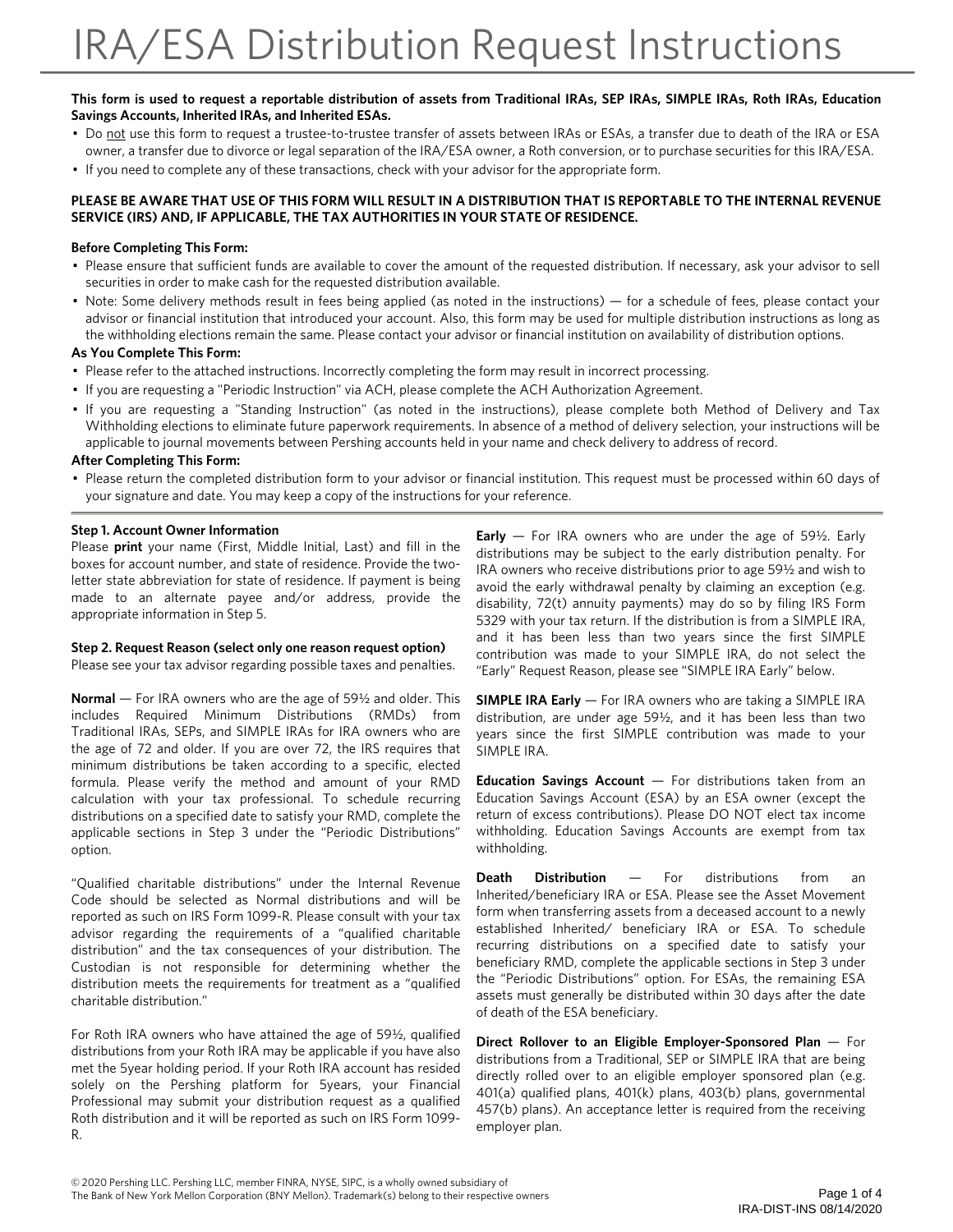#### **Return of Excess Contribution —**

*Traditional IRAs, Roth IRAs and Educations Savings Accounts.* Please provide 1) the tax year for which the excess contribution was made as well as 2) the amount of the excess contributions(s) and the date the excess contribution(s) were originally made.

You must also provide the earnings attributable to the excess contribution(s) for excess contributions withdrawn by the applicable deadline. For IRAs, the applicable deadline is the IRA owner's tax-filing date (including extensions), which is typically October 15th following the year for which the contribution was made. Note: The deadline is automatically extended by 6 months for taxpayers who file their taxes timely. For ESAs, the applicable deadline is May 31st following the tax year for which the excess contribution(s) was made. When removing excess contribution(s) prior to the applicable deadline, the earnings must also be withdrawn with the excess contribution(s). For assistance in calculating the related earnings to the excess contribution using the IRS-approved method, refer to Treasury Regulations section 1.410-11, IRS Publication 590-A and your tax advisor.

Earnings attributable to the excess contribution(s) are not withdrawn when excess contributions are removed after the applicable deadline.

*SEP IRAs and SIMPLE IRAs.* Return of excess SEP and SIMPLE employer contributions (including salary deferrals) may require a letter of instruction from your employer. Contact your advisor for additional information.

#### **Step 3. Transaction Type**

You may use one form to process multiple transaction types from the same account. If you do use this form for multiple distributions, tax withholding elections must remain the same.

### **Total Distribution**

1. **Total distribution of the entire account in cash and securities.** Your securities will be mailed to you, **if possible,** along with any remaining cash balance, unless you request them to be moved to the Pershing account indicated in Step 5. Please arrange to have your advisor or financial institution liquidate or sell all assets you deem necessary to fulfill your fee obligation and applicable federal and/or state tax withholding.

2. **Total distribution of entire account in cash ONLY.** Select this if you wish to have all assets distributed in cash. Please arrange with your advisor or financial institution to liquidate or sell all assets.

• If the tax withholding election for a total distribution is a dollar amount, Pershing will convert it to a percentage to accommodate any residual payments processed after the account is closed.

**One-Time Partial Distribution** — This results in a one-time distribution of your specified assets.

1. Indicate the dollar amount of the partial distribution in US Dollars.

2. Indicate the description and quantity of securities that you wish to receive. Please use the security descriptions as they appear on your brokerage account statement

**Periodic Instructions** — For recurring distributions on a specified date, please complete Steps 1–3.

This may be completed for scheduled check, ACH, Federal Fund

Wire and journal distributions. This is not available for partial delivery of securities.

1. Indicate whether this is a new request or a change of an existing instruction.

- 2. a. Select distribution frequency.
- b. Provide beginning date and end date if applicable.

3. Select the type of periodic distribution to make from the account. Select one of the following distribution options:

- a. Principal Payments  $-$  To receive payments of a specific amount, select this option and indicate the dollar amount. Only available funds will be sent on the date you select. Please make arrangements with your advisor or financial institution to ensure cash is available on scheduled distribution dates or only the available cash portion of the distribution will be sent.
- b. Income Only Select this option to only distribute income generated in the account. Income includes: dividends, interest, and mutual fund capital gains.
- c. Required Minimum Distribution due to reaching age 72 (Scheduled RMD) — electing this option will create scheduled instructions to meet your annual RMD amount. Federal income tax law generally requires that Traditional, SEP and SIMPLE IRA owners commence RMDs beginning no later than April 1st immediately following the year the IRA owner reaches the age of 72, known as the Required Beginning Date (RBD). If you delay until the year immediately following reaching age 72, two distributions are required to be made in that year. Roth IRAs are excluded from this requirement. See the associated note regarding RMD payments\*\*
- d. Required Minimum Distribution due to death (Scheduled RMD from an Inherited IRA) —**NOTE- THIS OPTION IS INTENDED FOR IRA BENEFICIARIES WHO INHERITED ASSETS PRIOR TO JANUARY 1, 2020.** If you inherited retirement assets ON OR AFTER January 1, 2020, you may be subject to the 10-year distribution rule and should not be selecting this option. Exceptions, including inheritance by spouses, do apply and you would continue to be subject to the RMDs over your lifetime. Failure to distribute the RMD amount by the applicable deadline could result in a penalty to be paid by you to the IRS and perhaps to your state of residence for tax purposes. Selecting this option will create annually scheduled RMDs from an Inherited IRA that is generally based on the original beneficiary's single life expectancy (SLE). The RMD for a nonspouse beneficiary is generally based on the SLE associated with the original designated beneficiary age in the year following the year of death reduced by one each year. The RMD for the spouse beneficiary is generally based on the SLE associated with the spouse's age from the SLE Tables each year. This table is found in IRS Publication 590–B. To calculate the death RMD, if assets were inherited prior to January 1, 2020, please provide your advisor with the following information if you have not already done so:
- Original IRA owner's birth date (decedent) If this account will hold assets that were previously inherited from another IRA owner, the deceased IRA owner's birth date from the original IRA (i.e. the very first IRA) should be entered.
- Decedent's Date of Death If this account will hold assets that were previously inherited from another IRA owner, the deceased IRA owner's date of death from the original IRA (i.e. the very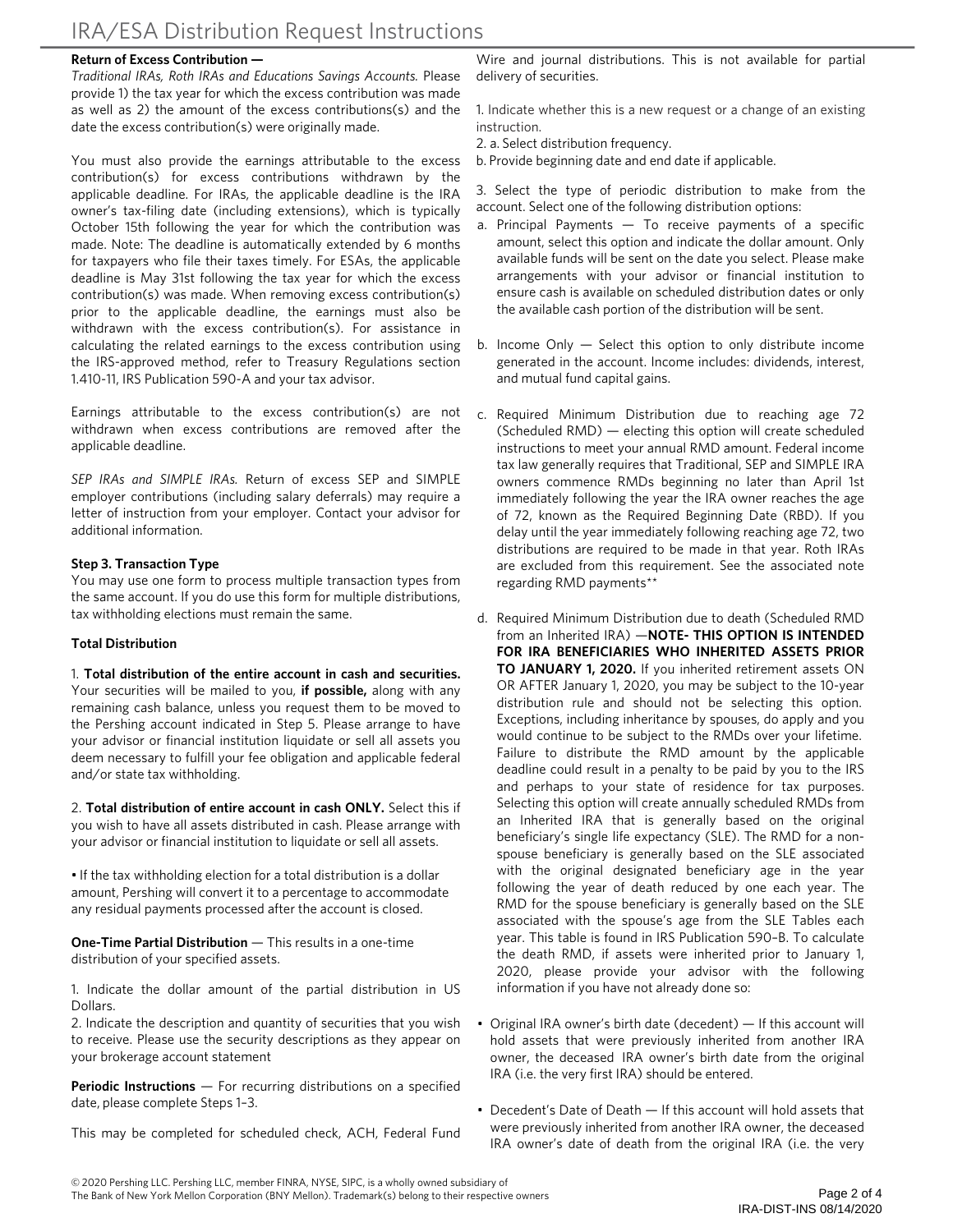first IRA) should be entered.

- Original Beneficiary's Date of Birth Provide the date of birth of the beneficiary who is inheriting assets from the IRA. When multiple beneficiaries inherit IRA assets, each beneficiary can open a separate Inherited IRA and use their own date of birth for calculating the RMD as long as the Inherited IRA is established before December 31st following the year of the death of the IRA owner. However, if a beneficiary establishes an Inherited IRA after this date, the birth date of the oldest beneficiary designated on the original IRA should be entered. Please note that if an inherited retirement account is established to receive assets from a deceased beneficiary who previously Inherited IRA assets, you must enter the date of birth of the account holder of the previously Inherited IRA, i.e., the very first Inherited IRA.
- Relationship to Decedent Please indicate whether the original beneficiary was a spouse or non-spouse.

#### **\*\*Please note the following regarding RMD payments:**

- Failure to take the RMD by the deadline may result in a 50% IRS imposed excise tax on any portion of the required amount not withdrawn. As a reminder, if securities must be liquidated to accommodate a cash distribution, please contact your advisor or financial institution to ensure that the settlement date of all investment transactions occur on or before the date the request is sent to Pershing.
- For inherited IRA owners- If PRIOR to January 1, 2020, you inherited retirement assets from someone other than your spouse, or if you are the spouse beneficiary and chose not to treat the assets as your own, tax laws generally require you take a required minimum distribution (RMD) from the inherited account by December 31 of each year. You may choose to take these RMDs over your lifetime. However, if you inherited retirement assets ON OR AFTER January 1, 2020, you may be subject to the 10-year distribution rule. Exceptions, including inheritance by spouses, do apply and you would continue to be subject to the RMDs over your lifetime. Failure to distribute the RMD amount by the applicable deadline could result in a penalty to be paid by you to the IRS and perhaps to your state of residence for tax purposes. Pershing does not provide tax or legal advice. Due to the complexity of RMD requirements for inherited accounts, we strongly suggest you speak with your tax professional regarding your distribution requirements and the options available to you.
- This scheduled instruction will continue for the yearly RMD calculation, unless new instructions are received.
- RMD amounts scheduled for disbursement in early January may be delayed as the disbursement system resets your RMD calculation for the new year. Once your RMD calculation and amount has been updated, your January distribution will be distributed and your regularly scheduled distribution will resume.
- IRA owners may meet their RMD requirements from a single IRA or a combination of your IRAs. However Pershing will report and if selected, perform annually scheduled RMDs on an account by account basis.
- Supplemental Distribution. If your account has scheduled RMD

instructions you agree to a "supplemental" distribution (up to the available cash in your account) to meet the RMD amount if the account's RMD obligations for the year has not been met by the last business day of the year.

Unless you provide instructions in the form below, any additional distributions, either from one-time distribution(s) or additional periodic distributions plans, will not automatically reduce or suspend your annually calculated RMD schedule payment amount. In addition, other attributes of your periodic RMD payment schedule will not change. So you may end up distributing more than your required minimum distribution amount for the year.

NOTE: If scheduled payments are suspended, they will remain suspended for the remainder of the current year. Scheduled payments will resume when the RMD calculation is made for the next year.

• Any changes that affect your calculation-factor and/or the fair market value of the IRA for the previous year may affect the calculation of your RMD amount.

#### **Step 4. Tax Withholding Election**

(Note: Tax withholding does not apply to distributions from an Education Savings Account, Roth qualified distributions, or to direct rollovers from an IRA to an eligible employer-sponsored plan.)

#### **(Form W-4P/OMB No. 1545-0074) Dept. of Treasury, Internal Revenue Service)**

Notice: Generally the distributions you receive from your IRA are subject to Federal income tax withholding unless you elect not to have Federal income tax withheld. You may elect not to have Federal income tax withheld on your IRA distribution by returning a signed and dated substitute Form W-4P (contained in Step 4 of this distribution request form) to Pershing LLC or financial institution with the appropriate box checked. Unless a previous withholding election is in place, you elect not to have Federal income tax withheld, or if you elect an alternative withholding amount, 10% will be withheld from your nonperiodic IRA distribution. Your election is valid (on this distribution and all future distributions from this IRA) until you change or revoke it. You may change your withholding election by completing another substitute Form W-4P included in this distribution form.

If you elect not to have Federal income tax withheld on your IRA distribution, or if you do not have enough Federal income tax withheld from your IRA distribution, you may be responsible for payment of estimated tax. You may incur penalties under the estimated tax rules if your withholding and estimated tax payments are not sufficient. You are responsible for determining and paying all Federal, and if applicable, state and local taxes on distributions from all IRAs you own.

If you are a U.S. citizen or resident alien receiving an IRA distribution that is delivered outside the United States or its possessions, withholding is required. That is, you may not waive withholding.

Nonresident aliens and foreign estates are generally subject to 30% federal tax withholding on nonperiodic IRA distributions if there is not a tax treaty exemption. If you are a nonresident alien you may not use Form W-4P to withhold income tax or to waive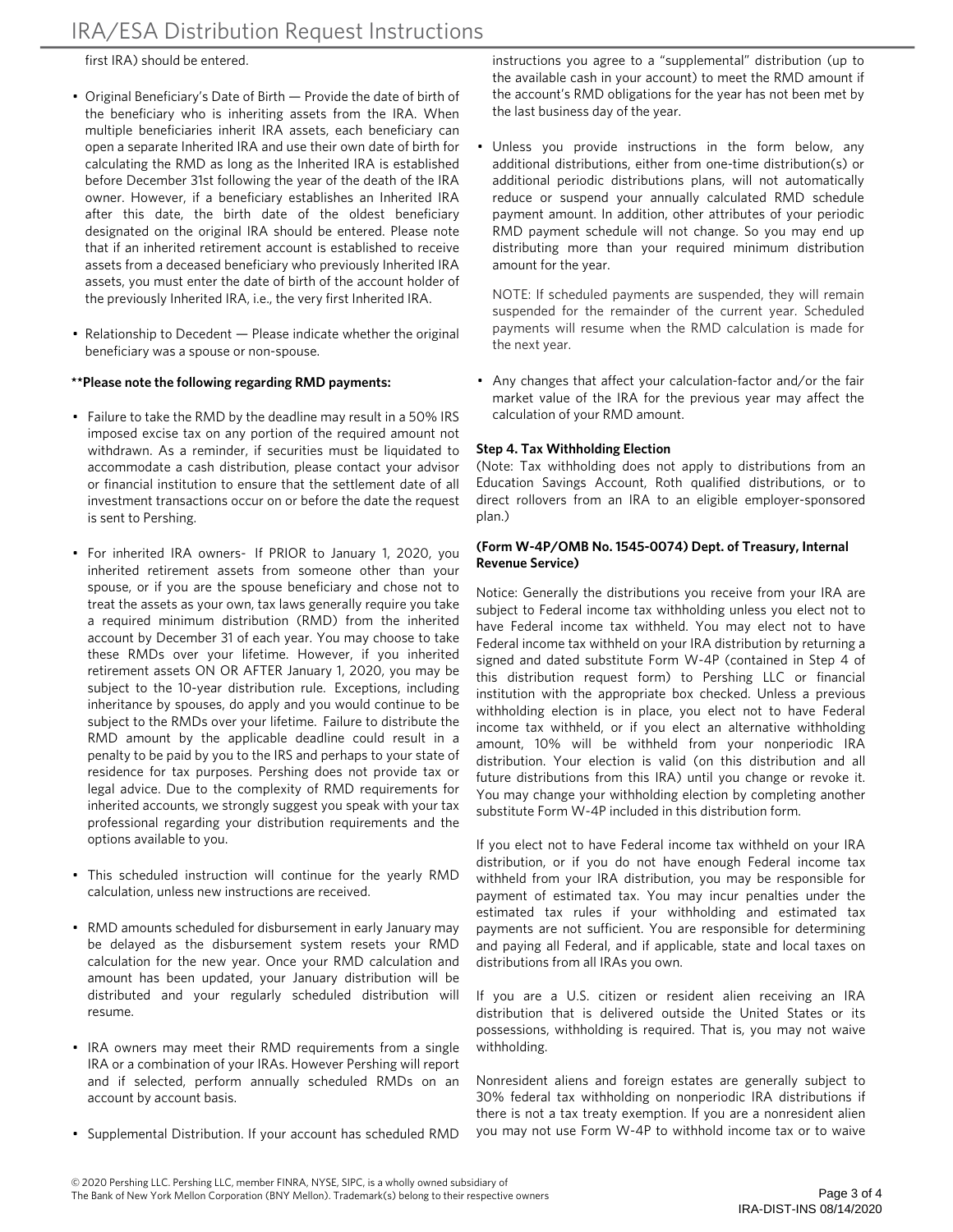# IRA/ESA Distribution Request Instructions

withholding. Instead, if you are a nonresident alien you must provide Pershing LLC with Form W-8BEN, Certificate of Foreign Status of Beneficial Owner for United States Tax Withholding and Reporting (Individual), to establish foreign status and to claim a treaty rate (when applicable). A foreign person should refer to IRS Publication 515 and to Form W-8BEN for further information.

We may be required to withhold state income tax from your IRA distribution depending on your residency. Withholding rates are subject to change without notice. If no election is made, applicable state income tax may be withheld unless you indicate otherwise. For states with voluntary withholding, no withholding will apply if a percentage or dollar amount is not specified. You may waive state income tax withholding to the extent permitted by law. In some cases, you may elect not to have state income tax withheld.

Note: Taxes withheld from your IRA distribution in accordance with your instructions will not be reversed. Your withholding election will remain effective until modified or revoked. Once a distribution has been processed in accordance with your instructions, you may not retroactively change your withholding election. Contact your advisor for a copy of Pershing's IRA Federal and State Income Tax Withholding Instructions. For additional information regarding Federal and state tax withholding, contact your tax professional.

**Statement of Federal Income Tax Withheld From Your IRA —** By January 31 of next year, Pershing LLC will provide to you Form 1099-R, Distributions From Pensions, Annuities, Retirement or Profit-Sharing Plans, IRAs, Insurance Contracts, etc., showing the total amount of your IRA distributions and the total Federal income tax withheld during the year. If you are a foreign person who provided your IRA Custodian with Form W-8BEN, Pershing LLC will provide to you Form 1042-S, Foreign Person's U.S. Source Income Subject to Withholding, by March 15 of next year.

# **Step 5. Method of Delivery**

If left blank, delivery will be in the form of a check and mailed to the address of record.

**Journal Entry to the Following Pershing Account —** To make your distribution to another Pershing account. Please provide the receiving account number.

**Account Owner Name and Address of Record** — Select this option if the payment is in the form of a check and will be delivered to the address of record. Note: The Standing Instruction selection (Step 6) is not available for distributions of securities.

**Alternate Payee Name and/or Address** — Provide information if a check, wire or securities should be delivered to an alternate payee. These are considered distributions to a third-party. Note: The Standing Instruction selection (Step 6) is not available for distributions of securities.

**ACH** — An ACH agreement and preprinted, (encoded) voided check must accompany all requests to establish ACH Standing Instructions. This election will transmit funds directly to your account. No fee will apply.

**Overnight Delivery** — You may elect to receive the distribution overnight. A fee is assessed for this service. See Step 7 to provide the account number to which the fee will be assessed. This service is not available for delivery to a P.O. Box address or for standing or periodic instructions.

**Saturday Delivery** — If available, you may elect to receive the distribution for a Saturday delivery. A fee is assessed for this service. Please see Step 7 to provide the account number to which the fee will be assessed. This service is not available for delivery to a P.O. Box address or for standing or periodic instructions.

**Federal Fund Wire** — Legal address must be provided or on file. A fee is assessed for this service. See Step 7 to provide the account number to which the fee will be assessed. For more details, please contact your advisor on this service offering.

- ABA Number The bank's code for wiring funds. This is a required field for wire distributions.
- DDA/Account Number This is required for all wire disbursements.
- Bank Name The bank to which the funds are being sent.
- City, State City and state location of the bank.
- Branch Information Branch name, city, and state location if required for routing.

• Second Bank Information — ABA, DDA, Bank name, city, and state or country location if a secondary bank is required for routing.

• Further Credit to Intermediary Name and Number — If required, ask your bank for specific instructions.

• Ultimate Beneficiary Name — Required for any third party and joint wire disbursements only.

• Purpose Of Wire — Only required if requested by your advisor or financial institution.

# **Step 6. Standing Instructions (optional)**

Use this option to indicate that your instructions in Steps 4 and 5 are to be used for approval of an ongoing instruction. This may allow your financial professional or their firm to request distributions on your behalf, if their policies permit. This instruction will remain on file for a finite time from your last use of the instruction (i.e. 36 months). If the instruction is stagnant and unused past this finite time, the instruction will be removed from your account and you may want to establish updated instructions for future disbursements. Note that each delivery method and tax election are separate instructions and may expire upon a separate schedule depending upon your use of the various instructions.

If you select a standing tax election, but do not indicate an associated method of delivery, your instructions will be applicable to journal movements between Pershing accounts held in your name and check delivery to address of record.

# **Step 7. Fees (optional)**

Fees may be due for total distributions, Federal Fund wires, Saturday or overnight delivery requests. You may either pay by check or have the fees deducted from this account or another nonretirement Pershing account over which you have trading authority. Contact your advisor or financial institution to obtain a fee schedule.

# **Step 8. Signature**

(This request cannot be processed without your signature and date.)

Your signature is required to process the distribution from your account. Please read the certification carefully, sign, and return to your advisor or financial institution.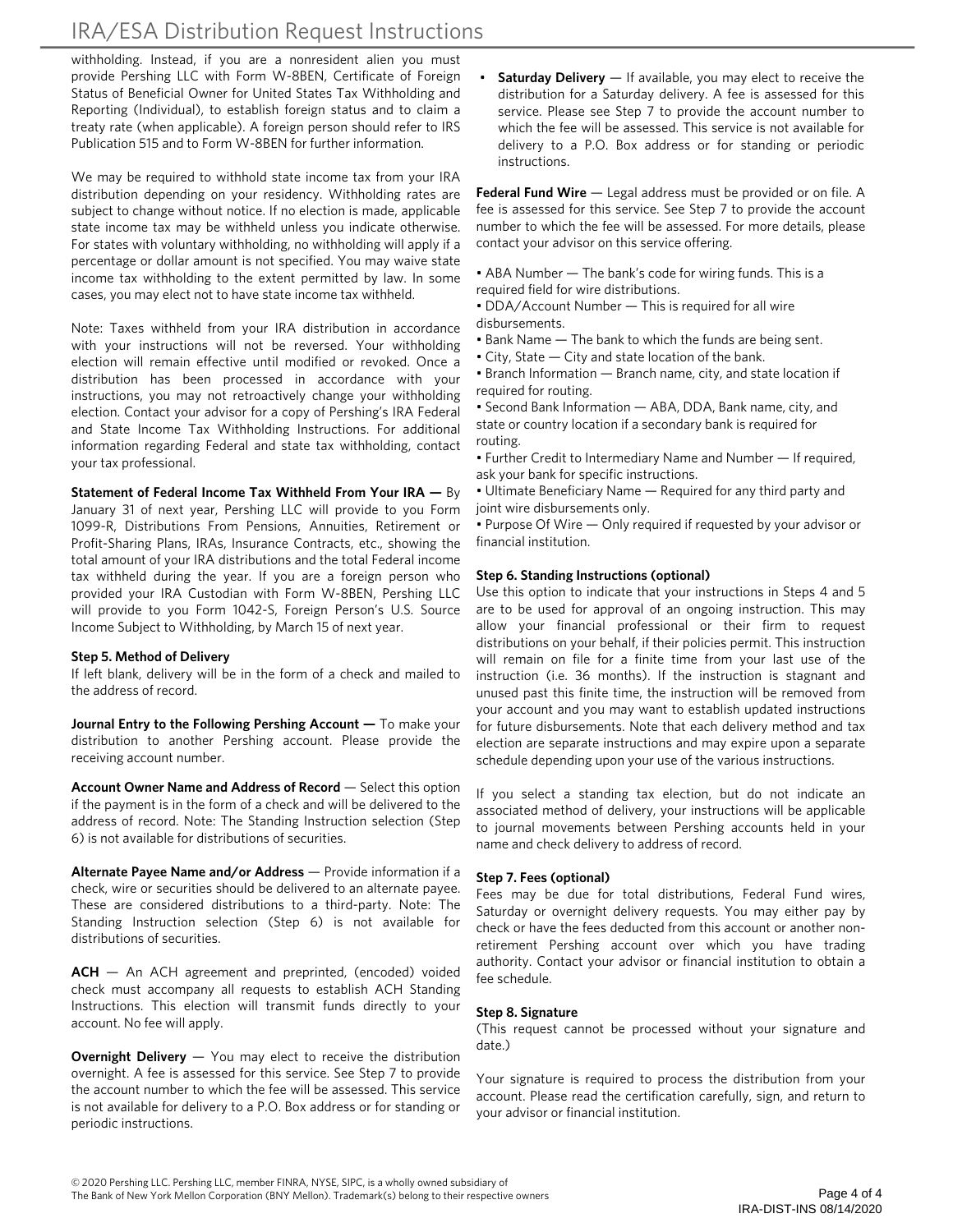# IRA/ESA Distribution Request

#### Please read the attached instructions. **Use of this form will result in a reportable distribution to the Internal Revenue Service and state tax authorities, as required.**

#### **STEP 1. ACCOUNT OWNER INFORMATION**

To establish a standing tax election and associated delivery instruction only, please move to the tax withholding election section.

| Name           |                                             |
|----------------|---------------------------------------------|
|                |                                             |
|                |                                             |
|                |                                             |
| Account Number | State of Residence (for state tax purposes) |
|                |                                             |
|                |                                             |
|                |                                             |

# **STEP 2. REQUEST REASON**

Do not use this form to request a trustee-to-trustee transfer of assets to another IRA. See instructions for further information. Do not use this form to purchase an investment within your account.

| <b>Normal</b> — age 59 $\frac{1}{2}$ and older, including RMDs and Roth qualified distributions if applicable                                                                                                                                                                            |  |  |
|------------------------------------------------------------------------------------------------------------------------------------------------------------------------------------------------------------------------------------------------------------------------------------------|--|--|
| <b>Early</b> — under age 59 $\frac{1}{2}$ , no known exceptions                                                                                                                                                                                                                          |  |  |
| <b>SIMPLE IRA Early</b> — use if "2 year rule" and account owner is under age $59\frac{1}{2}$                                                                                                                                                                                            |  |  |
| <b>Education Savings Account</b> $-$ no tax withholding, see instructions                                                                                                                                                                                                                |  |  |
| <b>Death</b> — from an Inherited/beneficiary IRA or ESA                                                                                                                                                                                                                                  |  |  |
| Direct Rollover to an Eligible Employer-Sponsored Plan (e.g. 401(a) qualified plans, 401(k) plans, 403(b) plans, governmental<br>457(b) plans) — Letter of Acceptance required from receiving employer plan, see instructions for more details                                           |  |  |
| <b>Return of Excess Contribution for Tax Year</b> — all below must be completed<br>(Please note: Return of excess SEP & SIMPLE employer contributions may require a letter of instruction from your employer. Contact<br>your advisor for additional information.)<br>$\bullet$ Tax year |  |  |
| . If this is a prior-year excess, is this excess being removed prior to the extended tax return due date?<br>Yes<br><b>No</b><br>• Specify excess amount, month, day, and year contribution was made: $\frac{1}{2}$                                                                      |  |  |
| • Earnings attributable to excess contribution amounts (see instructions) $$$                                                                                                                                                                                                            |  |  |
| <b>STEP 3. TRANSACTION TYPE</b>                                                                                                                                                                                                                                                          |  |  |
| If neither gross nor net is selected, gross will become the default.                                                                                                                                                                                                                     |  |  |

If "net" is elected, applicable taxes must be available in cash.

**Total Distribution** — select one, account will be closed:

Total distribution of the entire account in cash and securities.

 Total distribution of the entire account in cash ONLY. Please arrange to have your advisor or financial institution liquidate all assets.

# **One-Time Partial Distribution:**

Gross | Net

Cash payment in the amount of \$

Distribute securities (indicate symbol, description and quantity).

| <b>SYMBOL</b> | <b>DESCRIPTION</b> | <b>SHARE CLASS</b> | QUANTITY |
|---------------|--------------------|--------------------|----------|
|               |                    |                    |          |
|               |                    |                    |          |
|               |                    |                    |          |
|               |                    |                    |          |
|               |                    |                    |          |

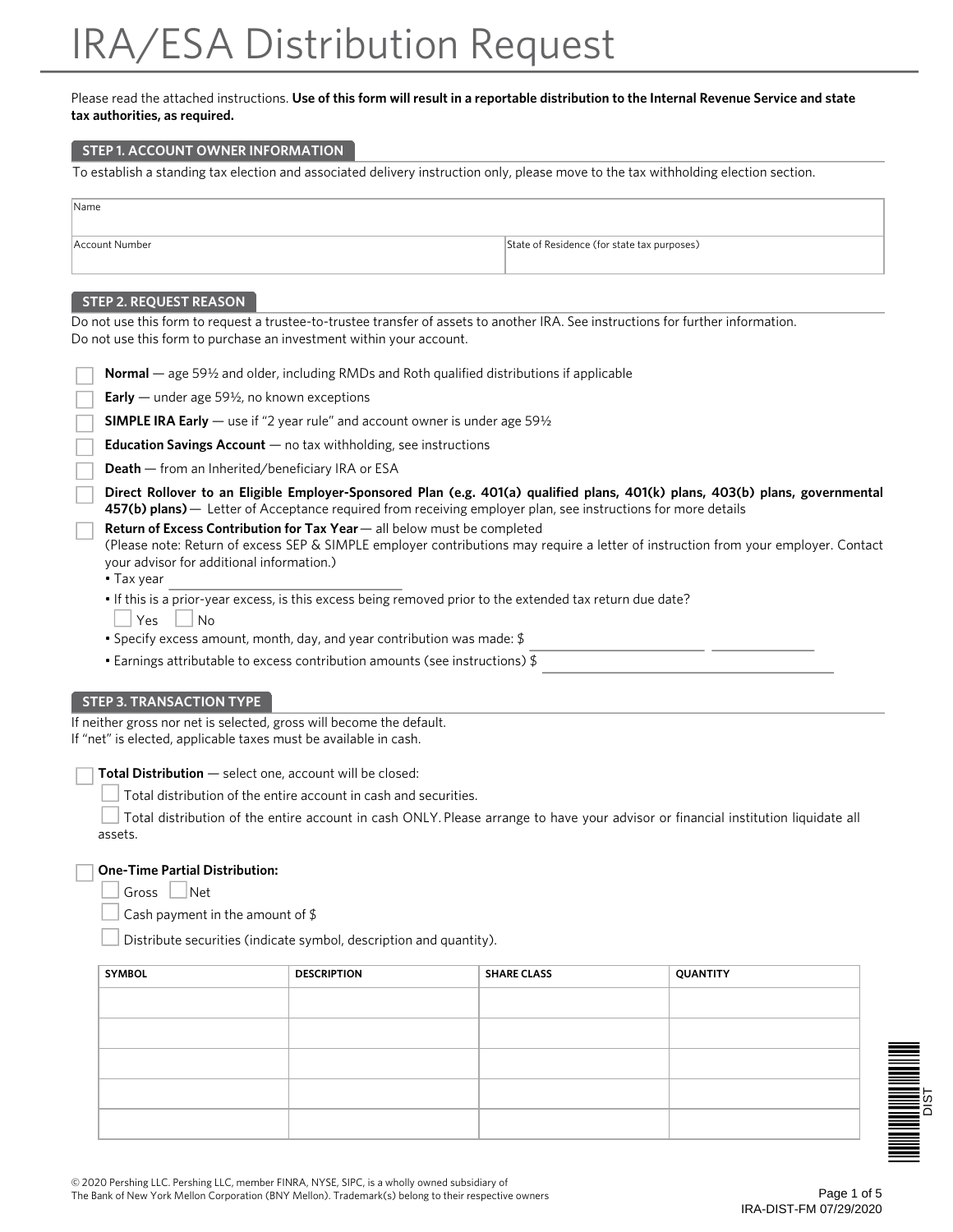Periodic distribution or standing instructions will expire within 36 months of non-use. Periodic distributions must be initiated in principal amount not factoring in your withholding election.

| <b>Periodic Distributions</b>                                                                             |                                                                                                                                                                                                                                                                                                                                                                                         |
|-----------------------------------------------------------------------------------------------------------|-----------------------------------------------------------------------------------------------------------------------------------------------------------------------------------------------------------------------------------------------------------------------------------------------------------------------------------------------------------------------------------------|
| <b>Request Type</b>                                                                                       |                                                                                                                                                                                                                                                                                                                                                                                         |
| Change of instructions<br>New reauest                                                                     |                                                                                                                                                                                                                                                                                                                                                                                         |
| Frequency                                                                                                 |                                                                                                                                                                                                                                                                                                                                                                                         |
| Semi-Monthly<br>Monthly<br>Quarterly                                                                      | Semi-Annually<br>Annually                                                                                                                                                                                                                                                                                                                                                               |
| Start Date                                                                                                | End Date (optional)                                                                                                                                                                                                                                                                                                                                                                     |
| <b>Distribution Type</b>                                                                                  |                                                                                                                                                                                                                                                                                                                                                                                         |
| Your advisor will add this information to your account profile to ensure your RMD is calculated annually. |                                                                                                                                                                                                                                                                                                                                                                                         |
| Principal payment in the amount of $$$                                                                    |                                                                                                                                                                                                                                                                                                                                                                                         |
| Income (dividends and capital gains) and interest                                                         |                                                                                                                                                                                                                                                                                                                                                                                         |
| Required Minimum Distribution due to reaching age 72 (Scheduled RMD)                                      |                                                                                                                                                                                                                                                                                                                                                                                         |
| Required Minimum Distribution due to death (Scheduled RMD from an Inherited IRA)*                         |                                                                                                                                                                                                                                                                                                                                                                                         |
|                                                                                                           | *THIS OPTION IS INTENDED FOR IRA BENEFICIARIES WHO INHERITED ASSETS PRIOR TO JANUARY 1, 2020. If you inherited<br>retirement assets ON OR AFTER January 1, 2020, you may be subject to the 10-year distribution rule and should not be selecting<br>this option unless an exception applies. Periodic distributions will be calculated for spouse and non-spouse beneficiaries based on |
|                                                                                                           | the single life expectancy of the original beneficiary of the IRA. In order to calculate your RMD, please ensure that you have                                                                                                                                                                                                                                                          |
|                                                                                                           | provided your advisor with the following information, if you have not already done so. Your advisor will add this information to                                                                                                                                                                                                                                                        |
| your Account Profile to ensure your RMD is calculated annually.                                           |                                                                                                                                                                                                                                                                                                                                                                                         |
| Decedent's Date of Birth (original owner)                                                                 | Decedent's Date of Death (original owner)                                                                                                                                                                                                                                                                                                                                               |
| Original Beneficiary's Date of Birth (for RMD calculation)                                                | Relationship to Decedent (relationship to original owner)                                                                                                                                                                                                                                                                                                                               |

#### *Important Information About Year-end RMD Distributions*

By selecting the Required Minimum Distribution option, you agree to a "supplemental" distribution (up to the available cash in your account) to meet the RMD amount if the account's RMD obligations for the year has not been met by the last day of the year.

Please note: Any additional distributions, either from one-time distribution(s) or additional periodic distributions plans, will not automatically reduce your annually calculated RMD schedule payment amount. distributions plans, will not automatically reduce your annually calculated RMD schedule payment amount. In addition, other attributes of your periodic RMD payment schedule will not change. So you may end up distributing more than your required minimum distribution amount for the year.

Reduce (if applicable) and suspend my annually calculated RMD scheduled payment for this account if additional distributions from this account meet the RMD or would cause the next scheduled payment to meet the RMD.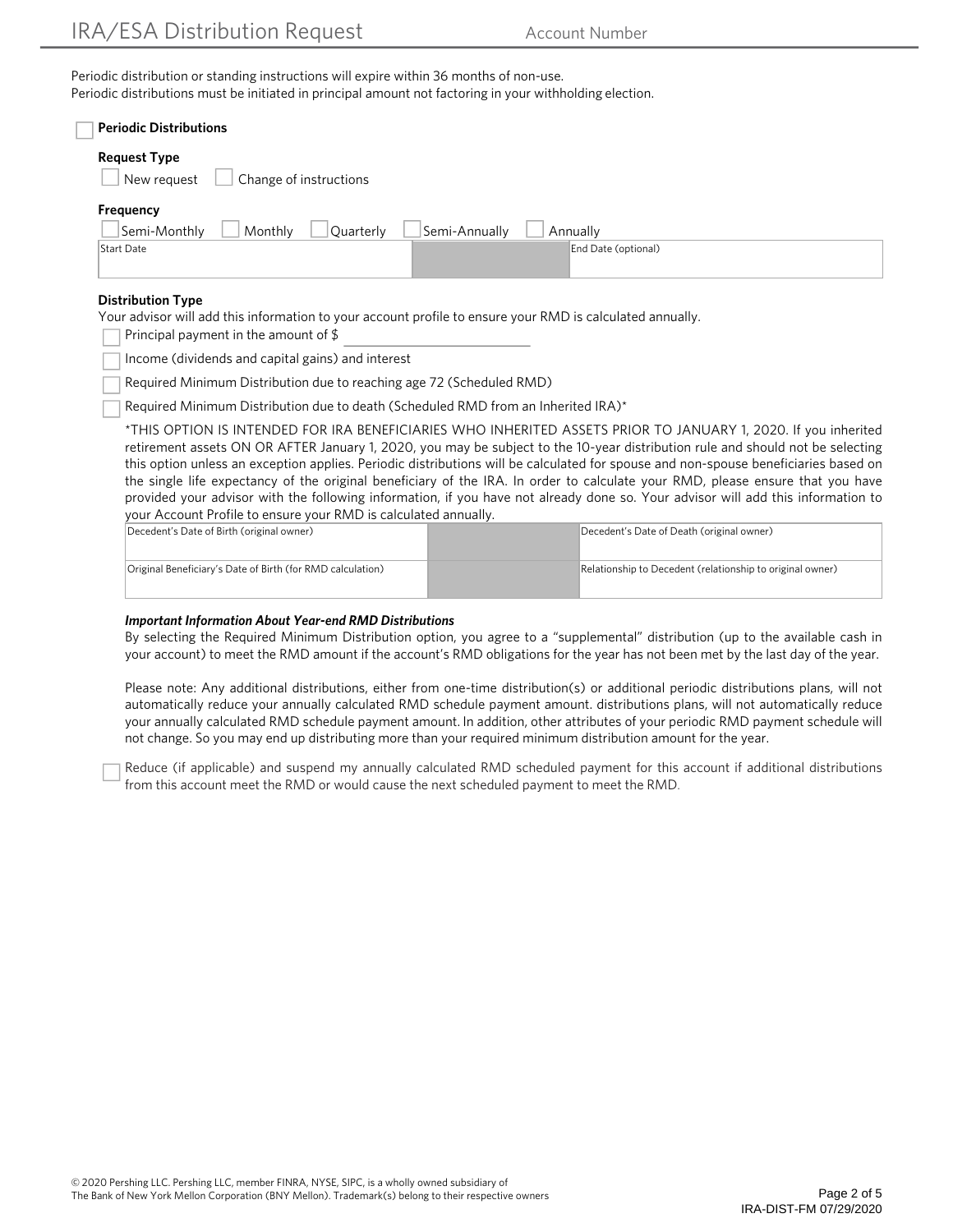# **STEP 4. TAX WITHHOLDING ELECTION**

Tax withholding does not apply to distributions from an education savings account, Roth qualified distributions, or to direct rollovers from an IRA to an eligible employer sponsored plans.

For distribution of assets other than cash, tax withholding can only be a % and not a dollar amount. Please ensure that you have sufficient cash available to process. If you elect withholding on a distribution of securities, the value of the securities represents your net amount.

If you are a U.S. Citizen or resident alien receiving an IRA distribution that is delivered outside the United States or its possessions, withholding is required and may not be waived.

State Income tax withholding may be required when you elect federal income tax withholding.

#### **Federal Income Tax Withholding**

#### **(Form W-4P/OMB No. 1545-0074) Dept. of Treasury, Internal Revenue Service).**

Please see form instructions for withholding notice information.

Unless a previous withholding election is in place, or you indicate a different withholding amount below, or you elect not to withhold Federal income tax by indicating your election below, 10% will be withheld from your IRA distribution.

(Not applicable to distributions subject to mandatory withholding.)

**Withhold** federal income tax from the gross distribution amount at the rate of 10% .

**Withhold Solution 8** or \$ or \$ of federal income tax from the gross distribution amount.

Selection of a dollar amount to be withheld is available only if electing a periodic distribution of principal.

If dollar amount is entered for periodic RMD, it will be converted to an equal percentage for subsequent year's payments. Specific dollar or percentage must equal a minimum of 10%.

If standing instructions are selected, the percentage withholding election is the only option available.

#### **State Income Tax Withholding**

If an election is not made, we will withhold from your distribution according to your state of residence requirement as noted in Step 1. The minimum state of residence requirement must be withheld if a specific percentage or dollar amount is provided. For states with voluntary withholding, no withholding will apply if a percentage or dollar amount is not specified. State income tax withholding may be required when you elect federal income tax withholding.

**Do NOT withhold** state income tax from the distribution. (Not applicable to all states.)

**Withhold** state income tax from the distribution according to the requirements as outlined in Pershing's IRA Federal and State Income Tax Withholding Instructions.

**Withhold Withhold Withhold Withhold Solution Withhold Solution Solution Solution Solution Solution Solution Solution Solution Solution Solution Solution Solution Solution Solution S** 

If standing instructions are selected, the percentage withholding election is the only option available.

#### **Nonresident Alien Tax Withholding**

If you are a nonresident alien, mandatory withholding may apply. A minimum of 30% NRA tax will be withheld unless you live in a country eligible for a reduced treaty rate, have submitted a W-8BEN form, have a Tax Identification Number, and are claiming a reduced treaty rate. You may elect a higher rate of 30% withholding below. Please see form instructions for details.

 **Withhold** nonresident alien tax from the gross distribution amount at the rate of 30%.

**Withhold Constanting Manufacture of NRA taxes.** Withhold **Constanting Manufacture of NRA taxes.**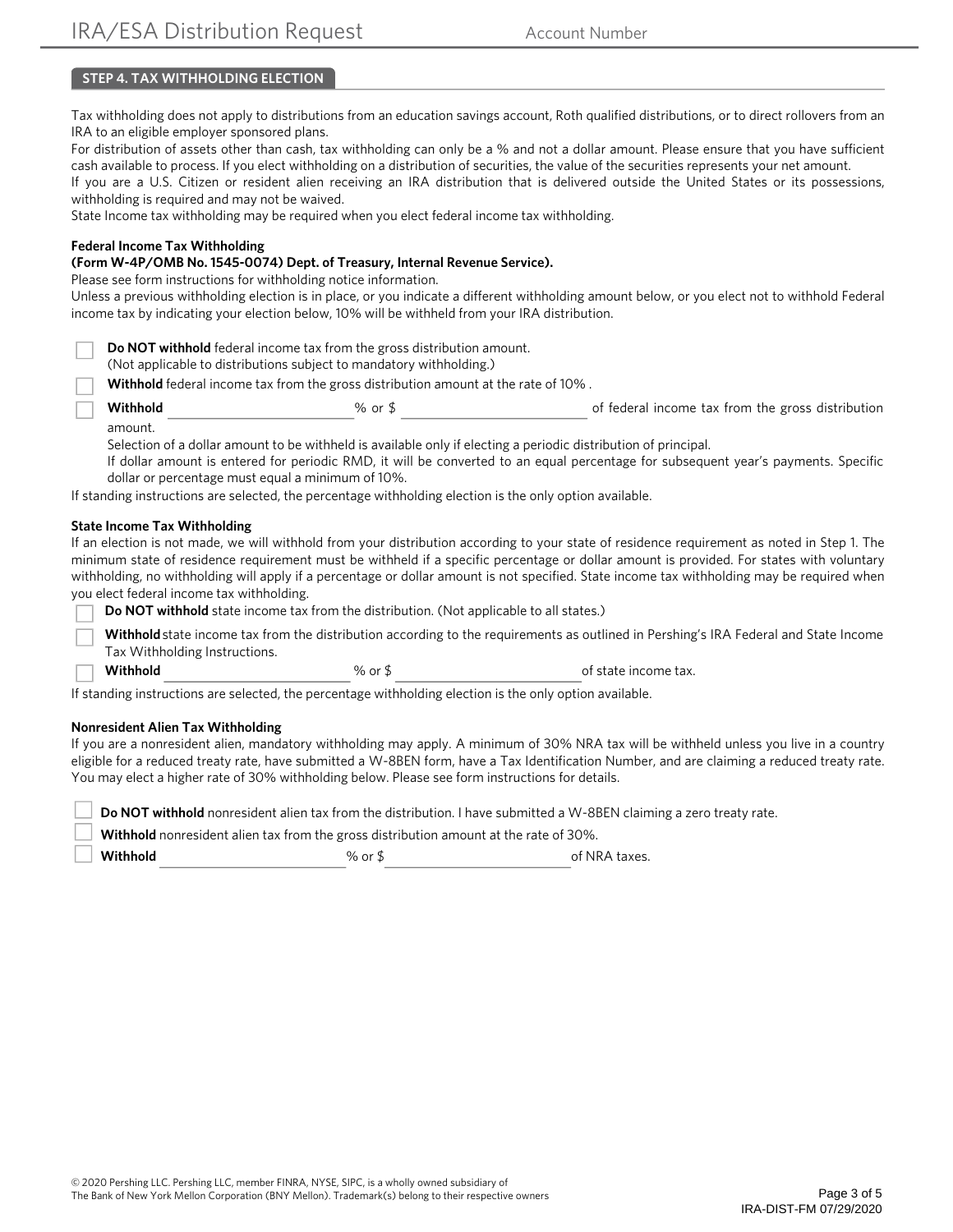#### **STEP 5. METHOD OF DELIVERY**

Qualified charitable distributions should be made payable to the charity. Consult with your tax advisor regarding requirements.

Select a method of delivery. If left blank, delivery will be in the form of a check and mailed to the address of record.

|                                                | Journal entry to the following Pershing account (not available for standing instructions):              |                                                                                                                                          |  |  |
|------------------------------------------------|---------------------------------------------------------------------------------------------------------|------------------------------------------------------------------------------------------------------------------------------------------|--|--|
| Account Number                                 |                                                                                                         |                                                                                                                                          |  |  |
|                                                | <b>Deliver</b> check in the name of the account owner to the address of record.                         |                                                                                                                                          |  |  |
| IRA owner.                                     |                                                                                                         | Alternate payee name and/or address (a.k.a. third-party) for check or security. Tax reporting will still be generated in the name of the |  |  |
| <b>Name</b>                                    |                                                                                                         |                                                                                                                                          |  |  |
| Address                                        |                                                                                                         |                                                                                                                                          |  |  |
| City                                           | State                                                                                                   | Zip/Postal Code                                                                                                                          |  |  |
| understand there is a pre-note period.         | Overnight check delivery. (Not available for periodic or standing instructions. Fees will be assessed.) | ACH: Use existing instructions on file. If none exist, complete an ACH Authorization Form, include attaching a voided check and          |  |  |
| <b>Federal Fund Wire</b>                       | Saturday check delivery, subject to carrier and residence availability.                                 |                                                                                                                                          |  |  |
| ABA/Routing Number                             |                                                                                                         | DDA/Bank Account Number                                                                                                                  |  |  |
| <b>Bank Name</b>                               |                                                                                                         |                                                                                                                                          |  |  |
| City                                           | State                                                                                                   | Zip/Postal Code                                                                                                                          |  |  |
| Second Bank Information (if necessary)         |                                                                                                         |                                                                                                                                          |  |  |
| Further Credit to Intermediary Name and Number |                                                                                                         |                                                                                                                                          |  |  |

#### **STEP 6. STANDING INSTRUCTIONS (OPTIONAL)**

Standing instructions will expire within 36 months of non-use.

Select one or both of the box(es) below if you would like to establish standing instructions for all future on-demand payments. This may allow your financial professional or their firm to request payments without requiring an additional signed distribution form.

**Tax Withholding** as noted in Step 4 above.

**Method of Delivery** as noted in Step 5 above.

#### **STEP 7. FEES (OPTIONAL)**

Charge applicable fees to the following non-retirement Pershing account:

Account Number